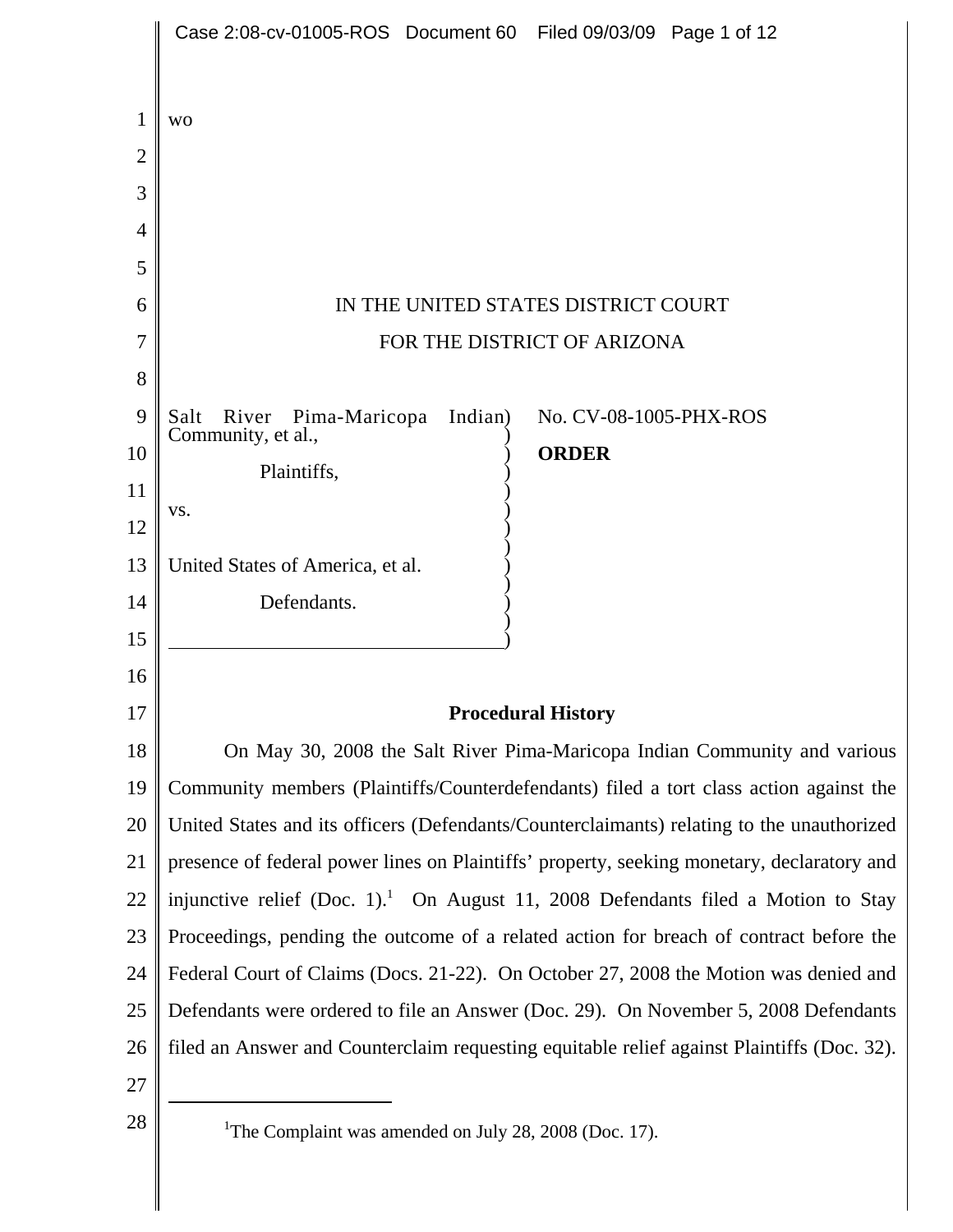1 2 3 4 On November 25, 2008 Plaintiffs filed a Motion to Dismiss Counterclaim pursuant to Federal Rule of Civil Procedure 12(b)(6) (Docs. 39-40). On December 12, 2008 Defendants responded and, on December 31, 2008, Plaintiffs replied (Docs. 47, 50). Before the Court is Plaintiffs' Motion to Dismiss, which will be granted.

### **Background**

7 8 9 10 11 12 13 14 15 On October 28, 1942 Congress enacted Public Law 764, authorizing the Secretary of the Department of the Interior ("Secretary") to designate Indian lands necessary for the completion of the Parker Dam power project, including placement of electric transmission lines, and to acquire such lands for the United States in exchange for just compensation (Doc. 47 Ex. A). See Act of Oct. 28, 1942, ch. 630, 56 Stat. 1011, Pub. L. No. 77-764. On February 5, 1948, Congress enacted the Indian Right-of-Way Act ("IRWA"), which established certain criteria for granting rights-of-way across Indian lands and otherwise authorized the Secretary to regulate the creation of easements on Indian reservations. IRWA became effective thirty days after enactment (Doc. 40 Ex. 3).

16 17 18 19 20 21 22 23 24 25 26 27 On March 5, 1948 the Community Council of Plaintiff Salt River Pima-Maricopa Indian Community ("SRPMIC") authorized the Department of the Interior Bureau of Reclamation ("BOR") to enter the SRPMIC reservation to conduct surveys related to the placement of Parker Dam power project transmission lines. The authorization was granted with the understanding that BOR, upon deciding to construct transmission lines on the reservation, would apply for an easement "in the usual manner" and compensate SRPMIC for both land use and property damage caused by construction and surveying (Doc. 40 Ex. 1). On August 1, 1949 BOR executed a Contract and Grant of Easement with owners of certain allotted lands on the SRPMIC reservation for the purpose of transmission line construction (Doc. 40 Ex. 2). On September 21, 1949 the SRPMIC Community Council, noting BOR's pending application for an easement with the Department of the Interior Bureau of Indian Affairs ("BIA"), authorized construction of the transmission lines (Doc. 47

28

5

6

- 2 -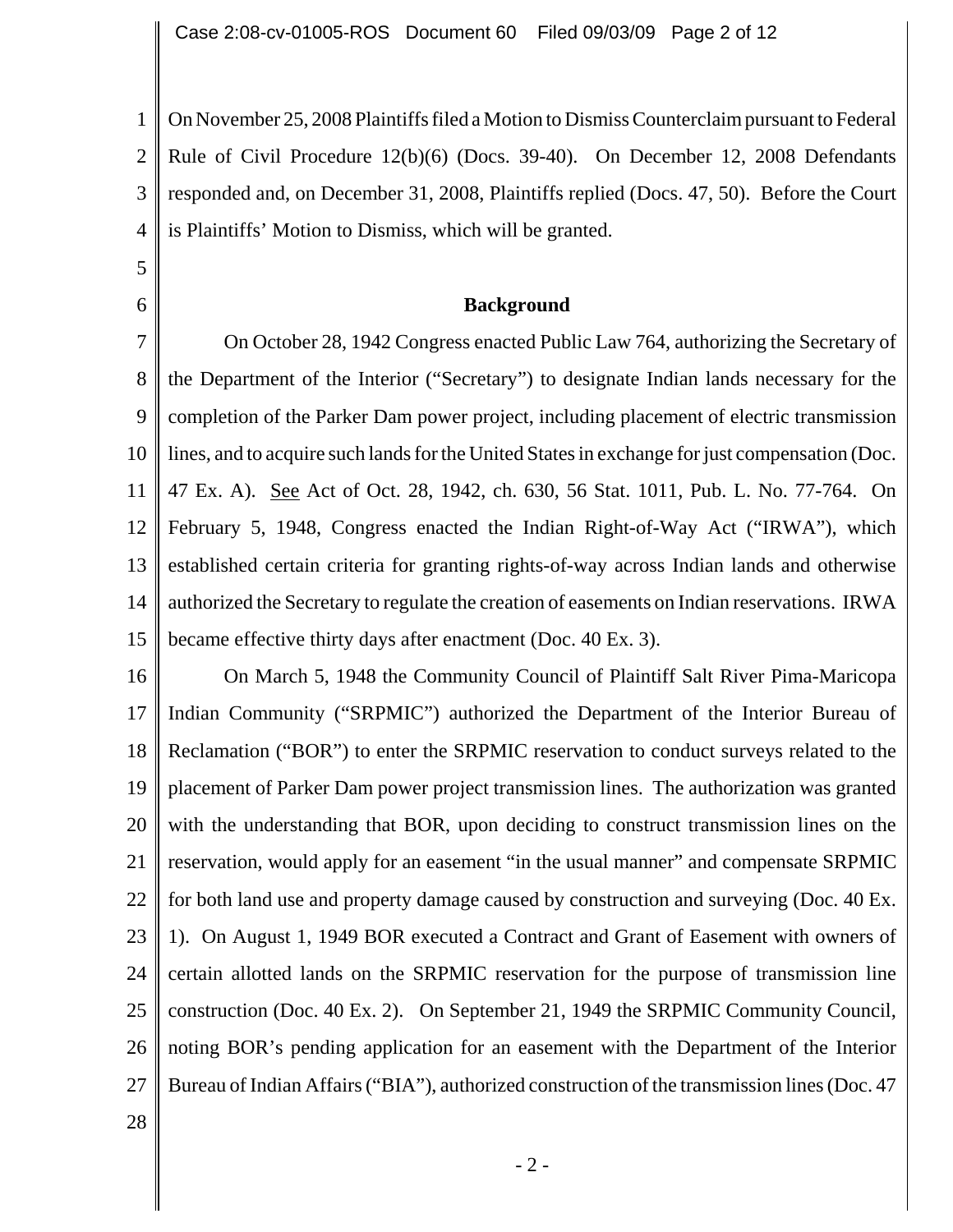1 2 Ex. D). The duration of the agreed-upon easement is not discussed in any of the abovereferenced documents.

3 4 5 6 7 8 9 10 11 12 On March 29, 1950 the Secretary provisionally authorized BOR to begin construction of transmission lines on the SRPMIC reservation, noting that a permanent easement had not yet been approved (Doc. 40 Ex. 5). On August 10, 1951 the Secretary promulgated regulations for IRWA and set a fifty-year limitation on specified easements across Indian lands, including those for electric transmission lines (Doc. 40 Ex. 6). On December 17, 1951 the BIA Commissioner ("Commissioner") approved BOR's easement application, restricting the easement to fifty years in accordance with the new regulations (Doc. 40 Ex. 7-8). On October 31, 2007 SRPMIC President Diane Enos notified Defendants of the expiration of the BOR easement and presented Plaintiffs' claim for damages (Docs. 1 Ex. 1; 30 Ex. 1). On May 30, 2008, Plaintiffs filed suit (Doc. 1).

**Discussion**

### 15 **A. Standard**

16 17 18 19 20 21 22 A motion to dismiss a counterclaim pursuant to Federal Rule of Civil Procedure 12(b)(6) ("Rule 12(b)(6)") is judged by the same standard as a motion to dismiss a claim.<sup>2</sup> Accordingly, a court's inquiry "is limited to the allegations in the [counter-]complaint, which are accepted as true and construed in the light most favorable to the plaintiff." Lazy Y Ranch Ltd. v. Behrens, 546 F.3d 580, 588 (9th Cir. 2008); see also Aagard v. Palomar Builders, Inc., 344 F. Supp. 2d 1211, 1214 (E.D. Cal. 2004) ("On a motion to dismiss, the allegations of the counter complaint must be accepted as true . . . the counter complaint is construed

23

13

14

<sup>25</sup> 26 27 28  $2$ See e.g. Penn. R.R. Co. v. Musante-Phillips, Inc., 42 F. Supp. 340, 341 (N.D. Cal. 1941) ("[I]t is incumbent upon the court to sustain a complaint if there is any possible theory upon which liability can be based . . . Obviously, this doctrine must apply to counterclaims."); Res. Lenders, Inc. v. Source Solutions, Inc, 2005 WL 3525670, \*3 (E.D. Cal. 2005) ("A motion to dismiss a counterclaim for failure to state a claim is evaluated in the same manner as a motion to dismiss a complaint under Rule 12(b)(6)."); In re Acacia Media Tech.'s Corp., 2005 WL 1683660, \*3 (N.D. Cal. 2005) (same).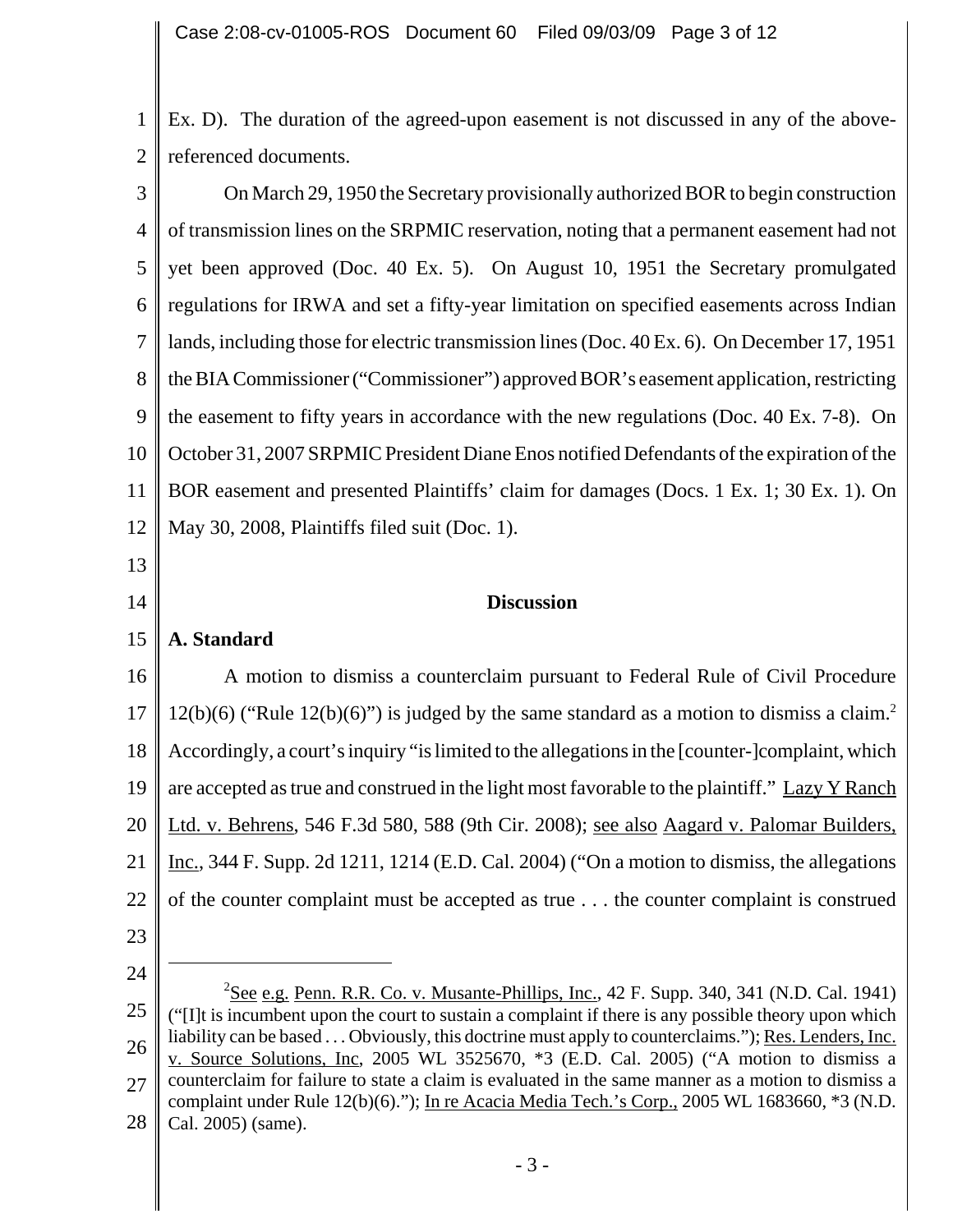1 2 3 4 5 6 7 8 9 10 favorably to the pleader"). However, a court "need not accept as true allegations contradicting documents that are referenced in the [counter-]complaint or that are properly subject to judicial notice." Lazy Y Ranch Ltd., 546 F.3d at 588. Consideration of materials incorporated by reference in the counter-complaint is permitted when "plaintiff's claim depends on the contents of a document, the defendant attaches the document to its motion to dismiss, and the parties do not dispute the authenticity of the document." Knievel v. ESPN, 393 F.3d 1068, 1076 (9th Cir. 2005). The counterdefendant bears the burden of proving the counterclaimant fails to state a claim. See e.g. Hedges v. U.S., 404 F.3d 744, 750 (3d Cir. 2005); Bangura v. Hansen, 434 F.3d 487, 498 (6th Cir. 2006); James Wm. Moore, 2 Moore's Federal Practice § 12.34[1][a] at 12-73 (2008 ed.).

# **B. Counterclaim**

12 13 14 15 16 17 18 Defendants allege the easement approved by the Commissioner on December 17, 1951 did not conform to the intent of the parties, as expressed by the prior agreements, or to the intent of Congress, as expressed by Public Law 764. Defendants specifically allege the Commissioner erred by incorporating a fifty-year duration into the easement, which, according to Defendants, was intended by both Congress and the parties to last in perpetuity (Doc. 32 at 11-13). Defendants thus seek to equitably reform the easement to last in perpetuity (Doc. 32 at 13).<sup>3</sup>

19 20

27

28

11

[A]n equitable remedy by which a written instrument is made or construed to express the real intention of the parties when some error or mistake has been committed. Equity has power to reform and

<sup>21</sup> 22 23 24 25 26  $3$  The doctrine of equitable reformation appears to be properly pled in the Counterclaim. Federal common law governs Indian land disputes and a number of recent opinions have applied equitable doctrines, including reformation, to such cases. See County of Oneida v. Oneida Indian Nation, 470 U.S. 226, 233-36 (1985) (absent a governing statute or treaty, federal common law governs "aboriginal land rights"); see also e.g. Jicarilla Apache Tribe v. Andrus, 687 F.2d 1324, 1341 & n.11a (10th Cir. 1982) (upholding the application of federal common law and equitable tolling to a lease between an Indian lessor and a third-party lessee); Oneida Indian Nation of N.Y. v. N.Y., 500 F. Supp. 2d 128, 139 (N.D. N.Y. 2007) (upholding against summary judgment a claim for equitable reformation of a land contract between an Indian Tribe and a State). Moreover, the Counterclaim fits with the doctrine, which is defined under federal law as: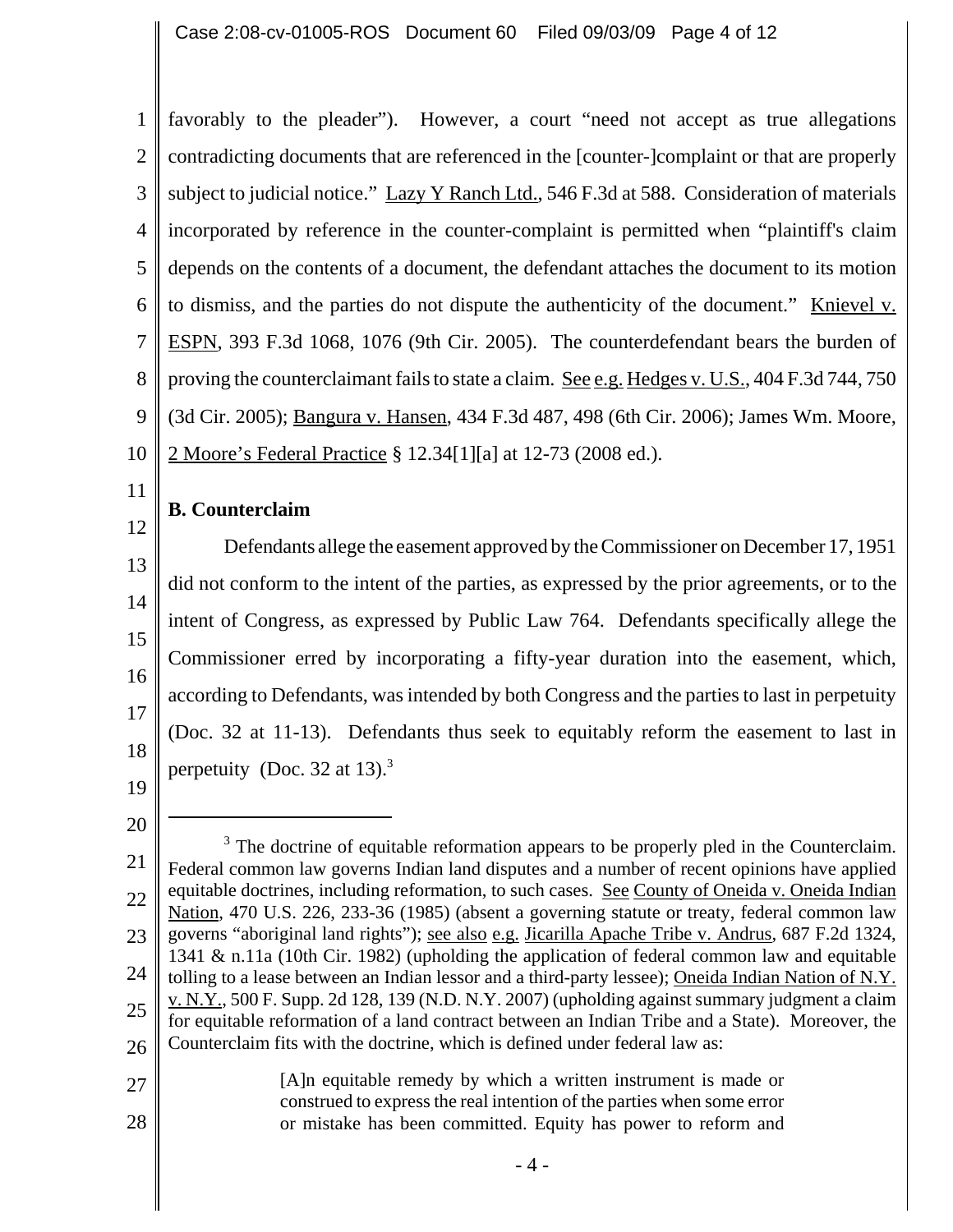#### 1 **C. Motion to Dismiss**

2 3 4 5 6 7 8 9 10 11 12 Plaintiffs seek dismissal of the Counter-complaint for failure to state a claim, arguing reformation would violate the 1951 IRWA regulations' fifty-year limitation on transmission line easements across Indian lands. Plaintiffs are correct that the doctrine of equitable reformation may not be invoked to reform an agreement into one which contravenes public policy, including current law or the law at the time the agreement was formed. See Hedges v. Dixon County, 150 U.S. 182, 192 (1893) ("[E]quity follows the law . . . wherever the rights or the situation of parties are clearly defined and established by law, equity has no power to change or unsettle those rights or that situation") (internal citation omitted); <u>see also</u> e.g. Trowell v. S. Fin. Group, Inc., 2008 WL 4787142, \*2 (11th Cir. 2008) (*per curiam*) ("A court cannot give effect to a proposed reformation that would result in an invalid or illegal contract.") (citing Hedges, 150 U.S. at 192).

13 14 15 16 17 18 19 20 21 Defendants do not contest that the 1951 IRWA regulations limited to fifty years the duration of transmission line easements across Indian lands. Nor do Defendants contest that the easement at issue was finalized by the Commissioner on December 17, 1951 (Doc. 32 at 11). Instead, Defendants argue the proposed reformation would not violate public policy because the 1951 regulations were inapplicable to the easement. Specifically, Defendants contend their right to the easement vested upon enactment of Public Law 764, in 1942, prior to promulgation of the 1951 regulations. Defendants also contend, because IRWA did not repeal Public Law 764, any portion of the 1951 regulations inconsistent with Public Law 764, including the fifty-year limitation, did not apply to the easement. The question presented is

24

25

26

27

28

N. Pac. Ry. Co. v. U.S., 70 F. Supp. 836, 866 (D. Minn. 1946) (citing Bartelme v. Merced Irrigation Dist., 31 F.2d 10 (9th Cir. 1929)).

<sup>22</sup> 23

correct a valid written instrument to make it conform to the agreement actually made. A proceeding to reform a contract presupposes that the instrument does not express the true intent of the parties. It contemplates a continuance of the contractual relation. Its purpose is not to make a new contract but to give effect to the original intent of the parties.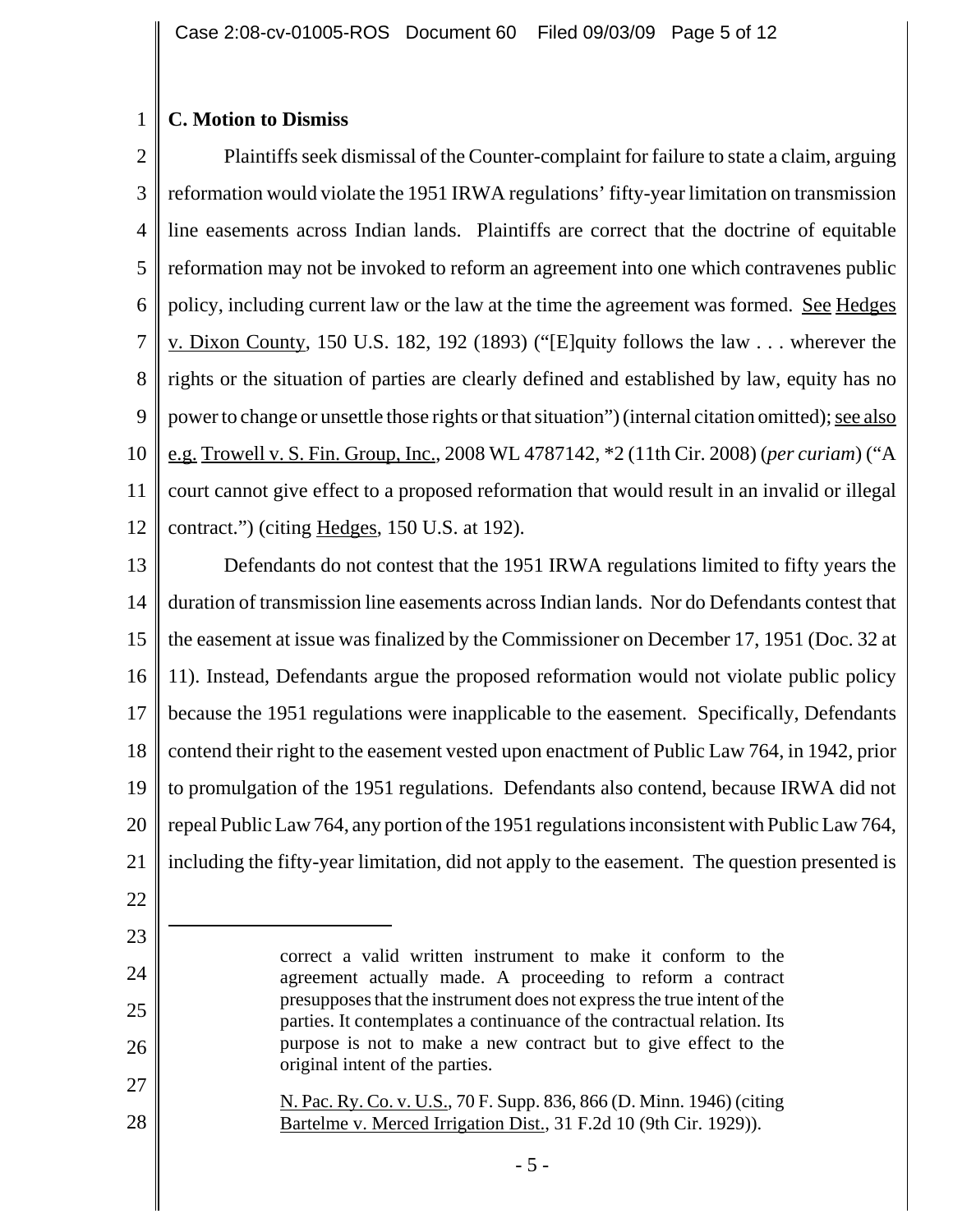1 2 whether the 1951 regulations apply to the easement and render Defendants' proposed reformation illegal. Defendants advance two arguments.

**1. Date of Easement's Vesting**

3

4

5

6

7

8

 $\overline{Q}$ 

10

11

12

13

25

26

27

28

Defendants argue the 1951 regulations were inapplicable to the easement because Defendants' right to the easement vested in 1942, upon enactment of Public Law 764. Public Law 764, however, did not identify any particular parcel or allotment, but rather "granted to the United States . . . [s]uch right, title, and interest of the Indians as may be required in and to such tribal and allotted lands as may be designated by the Secretary of the Interior from time to time for the construction, operation, and maintenance of electric transmission lines and other works of the project" (Doc. 47 Ex. A). Pub. L. No. 77-764 § 1. To interpret Public Law 764 as vesting the easement upon enactment, Defendants rely on the doctrine of *in praesenti* land grants.

14 15 16 17 18 19 20 21 22 23 24 An *in praesenti* land grant occurs when Congress authorizes the disposition of federal land to a third party in exchange for a condition precedent act, such as the construction of a railroad track or electric transmission line. The grant is one of unfixed location and the specific parcels within the grant are determined by the completion of the condition precedent act (e.g. when the grantee lays the railroad track or builds the transmission lines, all land beneath the track or line becomes part of the grant). In this way, the particular contours of the grant are chosen by the grantee. Once the act is completed, satisfaction of the condition precedent must be verified by a government agent. Upon verification, the land encompassed within the grant becomes fixed and vests to the grantee, relating back to the date of the initial Congressional enactment. See S. Pac. Transp. Co. v. Watt, 700 F.2d 550, 555 (9th Cir. 1983).

Defendants argue Public Law 764 is analogous to a number of statutes interpreted by the Supreme Court to be *in praesenti* grants and thus the easement in this case, although finalized in 1951, was granted *in praesenti*, vesting retroactively in 1942. The Court disagrees. Defendants' analogy rests on the fact that the cited statutes and Public Law 764

- 6 -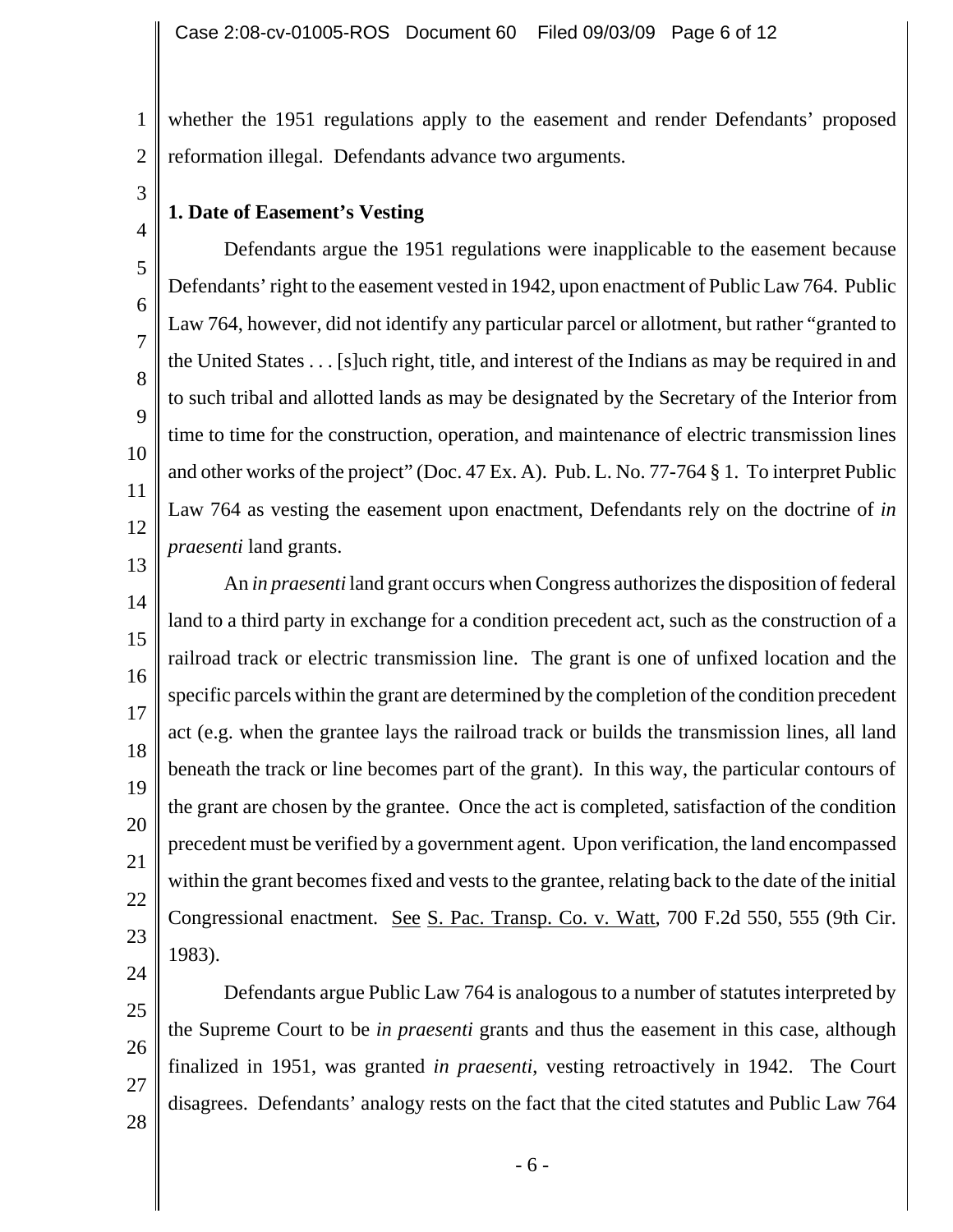1 2 3 4 5 6 7 8 9 10 11 12 13 14 15 16 17 18 share similar statutory language, such as the phrase "is hereby granted." See e.g. Mo., Kan., & Tex. Ry. Co. v. Kan. Pac. Ry. Co., 97 U.S. 491, 496 (1878) ("Its language is, 'that there be and is hereby granted' . . . words which import a grant *in praesenti* and not one *in futuro*") (citing Act of Jul. 1, 1862, ch. 70, 12 Stat. 489 at § 2); Leavenworth, Lawrence & Galveston R.R. Co. v. U.S., 92 U.S. 733, 741 (1875) ("'There be and is hereby granted' are words of absolute donation, and import a grant *in praesenti*.") (citing Act of Mar. 3, 1863, ch. 48, 12 Stat. 772 at § 1); see also Pub. L. No. 77-764 at § 1 ("That in aid of the construction of the Parker Dam power project, there is hereby granted to the United States . . ."). However, the use of magic words, without more, is insufficient to create an *in praesenti* grant. The unspoken assumption in Defendants' cited cases, which led the Supreme Court to conclude the phrase "is hereby granted" connoted an *in praesenti* grant, was that the grantee was a railroad company. See N.Y. Indians v. U.S., 170 U.S. 1, 17 (1898) ("In the cases arising under the railroad land grants . . . language of the granting clause was in the present tense, 'there be, and hereby is, granted,' etc.; and it has always been held that these grants were in praesenti") (citing Mo., Kan., & Tex. Ry. Co. and Leavenworth, Lawrence & Galveston R.R. Co.). The grantee in this case is not a railroad. Although grants to non-railroads have been found to be *in praesenti*, such a determination must rest on the structure of the grant, not particular words or phrases found in the statute.

19 20 21 22 23 24 As discussed above, *in praesenti* grants involve unfixed land grants conditioned on the completion of a precedent act. In completing the act, the grantee chooses the parcels to be included within the grant. Upon completing the act, the condition precedent is verified by a government agent and fixed title in the chosen parcels vests to the grantee, relating back to the date of the original Congressional enactment. See S. Pac. Transp. Co., 700 F.2d at 555. The statutes in Defendants' cited cases offer clear examples of this structure.<sup>4</sup> Public

<sup>26</sup> 27 28  $4 \text{ See } e.g.$  Act of Jul. 1, 1862, ch. 70, 12 Stat. 489 at §§ 2, 4 ("That the right of way through the public lands be, and the same is hereby, granted to said company for the construction of said railroad and telegraph line; and the right, power, and authority is hereby given to said company to take from the public lands adjacent to the line of said road . . . [W]henever said company shall have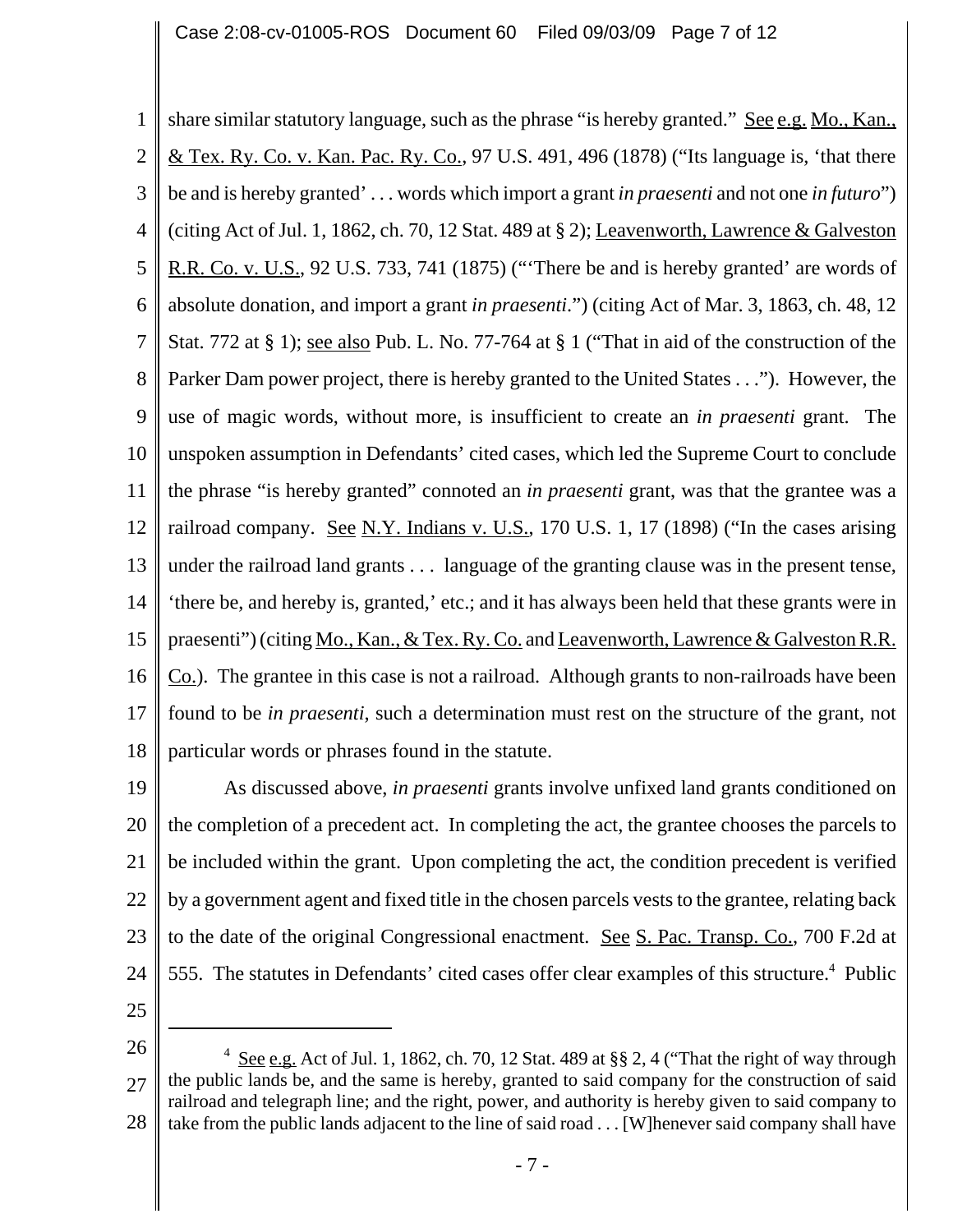1 2 3 4 5 6 7 8 9 Law 764, however, does not. While Public Law 764 establishes an unfixed grant of land to BOR and the Parker Dam power project, neither grantee has the authority to choose the parcels within the grant but rather the Secretary designates the scope of the grant. See Pub. L. No. 77-764 at § 1 ("[T]here is hereby granted to the United States . . . right, title, and interest of the Indians as may be required in and to such tribal and allotted lands *as may be designated by the Secretary of the Interior*") (emphasis added). Moreover, there is no condition precedent to satisfy or ministerial verification process; the Secretary discretionarily designates grant lands "from time to time" and is otherwise "authorized to perform any and all acts . . . to carry out the provisions of this Act." Id. at  $\S$  1, 4.

10 11 12 13 14 15 16 Contrary to Defendants' argument, the structure of Public Law 764 bears little resemblance to an *in praesenti* grant. Instead, Public Law 764 appears to be part of a patchwork scheme, scheduled to occur over an extended period of time, in which the Secretary was directed to transfer land at his discretion from affected Indians to BOR and the Parker Dam power project, in exchange for just compensation, and title was meant to vest with BOR and Parker Dam upon completion of each transaction. This reading of Public Law 764 is supported by at least one other district court, which interpreted the statute not as a large

17

<sup>18</sup> 19 20 21 22 23 24 25 26 27 completed forty consecutive miles of any portion of said railroad and telegraph line . . . the President of the United States shall appoint three commissioners to examine the same and report to him in relation thereto; and if it shall appear to him that forty consecutive miles of said railroad and telegraph line have been completed and equipped in all respects as required by this act, then . . . patents shall issue conveying the right and title to said lands to said company, on each side of the road as far as the same is completed") (interpreted in Mo., Kan., & Tex. Ry. Co., 97 U.S. at 496); Act of Mar. 3, 1875, ch. 152, 18 Stat. 482 at §§ 1, 4 ("That the right of way through the public lands of the United States is hereby granted to any railroad company duly organized under the laws of any State or Territory . . . That any railroad-company desiring to secure the benefits of this act, shall, within twelve months after the location of any section of twenty miles of its road . . . file with the register of the land office for the district where such land is located a profile of its road; and upon approval thereof by the Secretary of the Interior the same shall be noted upon the plats in said office; and thereafter all such lands over which such right of way shall pass shall be disposed of subject to such right of way") (interpreted in Great N. Ry. Co. v. U.S., 315 U.S. 262, 272 n.4 (1942)); see also e.g. U.S. v. Magnolia Petroleum Co., 110 F.2d 212, 216-18 (10th Cir. 1939) (interpreting Act of Feb. 28, 1902, ch. 134, 32 Stat. 43 at §§ 13, 15).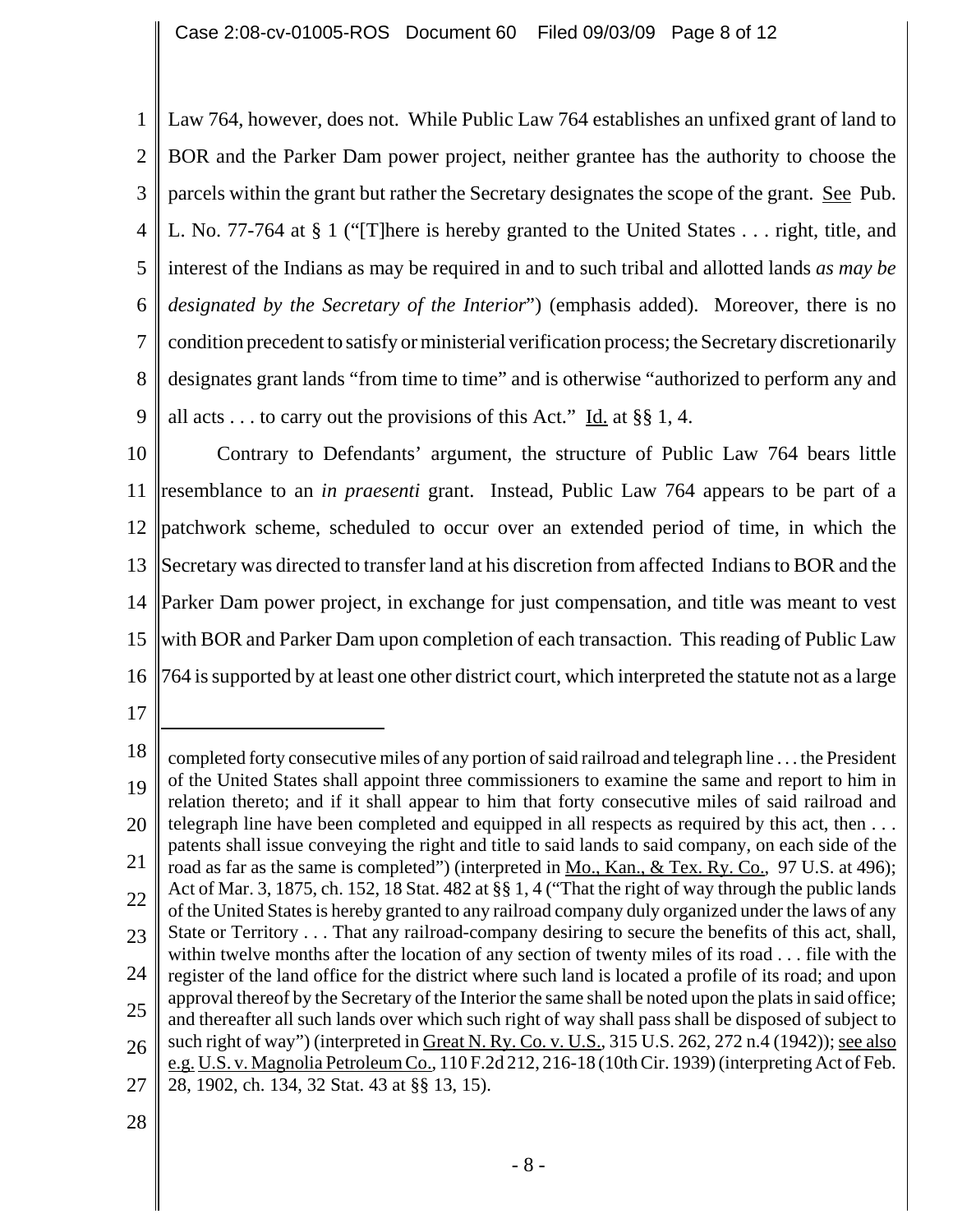1 grant of land effective upon satisfaction of a condition precedent, but rather as an enabling 2 3 4 5 6 7 statute which conferred upon the Secretary authority to acquire title to Indian lands at his discretion. <u>See Quechan Indian Tribe v. U.S.</u>, 535 F. Supp. 2d 1072, 1092 (S.D. Cal. 2008) ("Because the Court finds the 1942 Act authorized the Secretary to divest the Tribe of its interest in its land, the Court must now look to the language of the Secretarial Determination to ascertain whether the Secretary did, in fact, divest the Tribe of its interests."). Accordingly, Defendants' argument is rejected.

8

9

## **2. Public Law 764 – IRWA Conflict**

10 11 12 13 14 15 16 17 18 19 20 21 22 Defendants next argue the 1951 IRWA regulations' fifty-year limitation was inapplicable to the easement because: (1) the easement was authorized by Public Law 764, which was not expressly repealed by IRWA; (2) Public Law 764 conflicted with IRWA by requiring easements in perpetuity; and thus (3) Public Law 764, not IRWA, was the controlling statute with respect to easement duration. Defendants are correct that IRWA did not repeal Public Law 764 and was designed to supplement rather than displace prior special legislation which had granted easements across Indian lands. See Neb. Pub. Power Dist. v. 100.95 Acres of Land in County of Thurston, 719 F.2d 956, 959 (8th Cir. 1983) ("[T]he explanation of this provision does suggest a general intent in the 1948 Act [IRWA] of adding to, rather than replacing, existing legislation concerning rights-of-way across Indian lands."); Blackfeet Indian Tribe v. Mont. Power Co., 838 F.2d 1055, 1058-59 (9th Cir. 1988) (adopting Neb. Pub. Power Dist.'s analysis concerning IRWA's interplay with prior easement statutes). However, the Court disagrees that IRWA and Public Law 764 conflicted.

23 24 25 26 of easement duration. In support, Defendants compare Public Law 764 to a 1911 statute, 27 28 Defendants contend the statute and regulation are in conflict because the 1951 IRWA regulations limited transmission line easements to fifty-years while Public Law 764 required perpetual easements. However, Public Law 764, on its face, is silent concerning the question which expressly limited easements across Indian lands to fifty years, and argue Congress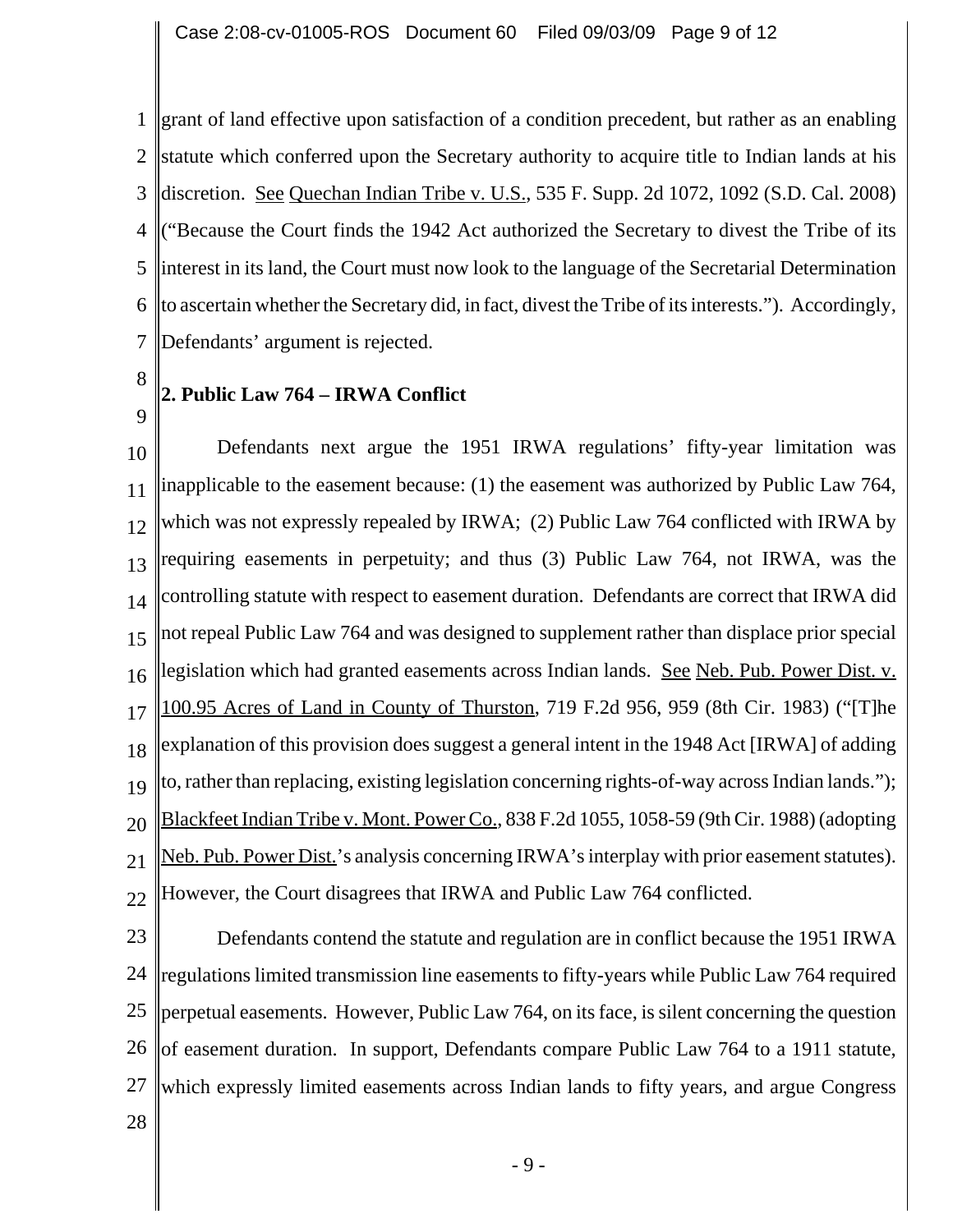1 knew how to limit easement duration when it desired (Doc. 47 at 4). See 43 U.S.C. § 961. 2 3 4 5 6 7 8 9 Defendants also cite the common historical usage of perpetual easements and the fact that before 1875 all rights-of-way across Indian lands were granted in fee simple (Doc. 47 at 5-6 & n.4). Essentially, Defendants infer from Congressional silence that Public Law 764 intended the granting of perpetual easements. Although reasonable, this position is less persuasive than the authority supporting Plaintiffs' position, that Congress intended for the Secretary to determine the nature and duration of easements procured under Public Law 764 and the fifty-year limit promulgated in the 1951 IRWA regulations was a valid exercise of such discretion.

10 11 12 13 14 15 16 17 18 19 20 21 22 First, it is noted that some measure of deference is owed to Plaintiff's position because it was adopted by the Department of the Interior ("DOI"), the agency charged with the administration of Public Law 764. Although DOI never released an official interpretation reconciling Public Law 764 and IRWA, internal DOI communications (including one authored by the Secretary) strongly suggest DOI policy was to interpret Public Law 764 as incorporating the 1951 IRWA regulations.<sup>5</sup> See U.S. v. Mead Corp., 533 U.S. 218, 228  $\parallel$ (2001) ("The fair measure of deference to an agency administering its own statute has been understood to vary with circumstances, and courts have looked to the degree of the agency's care, its consistency, formality, and relative expertness") (footnotes omitted); Reno v. Koray, 515 U.S. 50, 61 (1995) (An "internal agency guideline, which is akin to an interpretive rule that does not require notice and comment . . . is still entitled to some deference") (cited in Meade, 533 U.S. at 228 n.9); see also Pub. L. No. 77-764 at  $\S$  4 ("The Secretary of the

<sup>24</sup> 25 26 27 28 <sup>5</sup> Plaintiffs provide two letters, one from the Secretary to the Commissioner of BOR dated March 29, 1950 and a second from the BIA Land Branch Chief to the BIA Commissioner dated December 7, 1951, both of which affirm that the requirements of IRWA were applicable to easements granted under Public Law 764 (Doc. 40 Ex. 5, 7). The second letter explicitly opines the 1951 IRWA regulations, including the fifty-year limitation, are applicable to easements procured under Public Law 764 (Doc. 40 Ex. 7). The Commissioner's December 17, 1951 approval of the easement, with a fifty-year limitation, appears to have resulted from the second letter (Doc. 40 Ex. 8).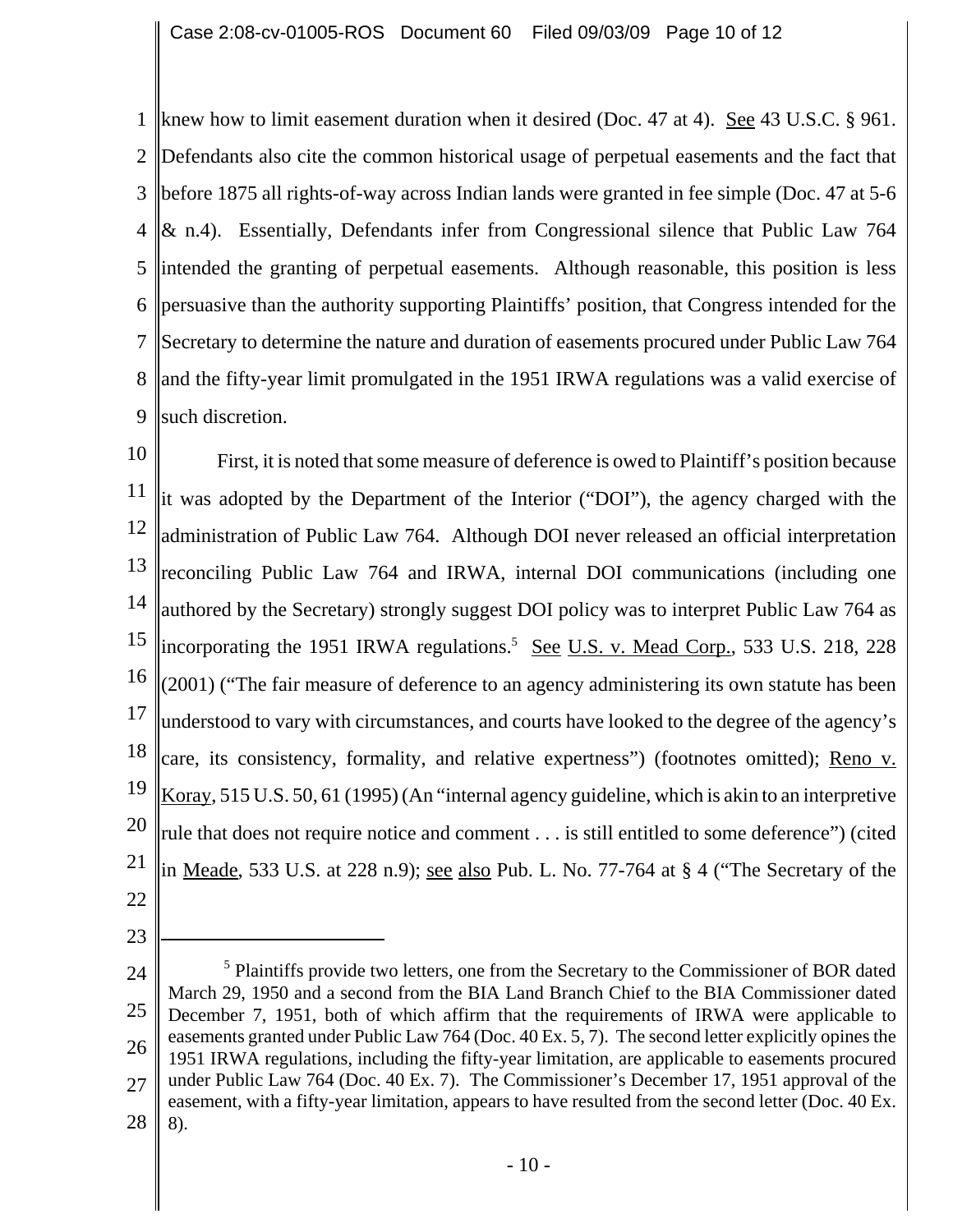1 Interior is hereby authorized to perform any and all acts and *to prescribe such regulations* as 2 he may deem appropriate to carry out the provisions of this Act.") (emphasis added).

3

4 5 6 7 8 9 10 11 12 13 14 15 16 17 18 19 20 Plaintiffs' interpretation of Public Law 764 as not requiring permanent easements is also more consistent with both the text of the statute and Congressional Indian policy at the time of enactment. With respect to the text, the statute vests interpretive authority with the Secretary and is silent on the question of easement duration, indicating Congress intended for the Secretary to resolve any ambiguities in the text, including easement duration. See Pub. L. No. 77-764 at § 4 ("The Secretary of the Interior is hereby authorized to perform any and all acts and to prescribe such regulations as he may deem appropriate to carry out the provisions of this Act."); <u>Meade Corp.</u>, 533 U.S. at 229 (Congressional intent to delegate authority to fill in the interstices of a statute is strongly implied when Congress confers rulemaking authority to an administrative agency). With respect to Congressional Indian policy, Public Law 764 followed on the heels of the Indian Reorganization Act of 1934, which "reflected a new policy of the Federal Government . . . aimed to put a halt to the loss of tribal lands." Mescalero Apache Tribe v. Jones, 411 U.S. 145, 151 (1973); accord Babbitt Ford, Inc. v. Navajo Indian Tribe, 710 F.2d 587, 599 n.14 (9th Cir. 1983). Although the primary cause of land loss which concerned Congress when enacting the Indian Reorganization Act appears to be allotment, Congress' desire to deal more fairly with Indians and preserve Indian land rights would logically have extended to other forms of land loss, such as through the imposition of permanent servitudes.

21

22  $23$ 24 25 In this way, Plaintiffs have the better argument, that Public Law 764 did not require the granting of permanent easements and there was no conflict between Public Law 764 and IRWA concerning easement duration which caused IRWA's fifty-year limitation to be inapplicable to the easement. Accordingly, Defendants' argument is rejected.

26 27 28 Plaintiffs have thus met the burden of showing that Defendants' interpretation of Public Law 764 is incorrect, that the statute neither legislated an *in praesenti* grant nor mandated